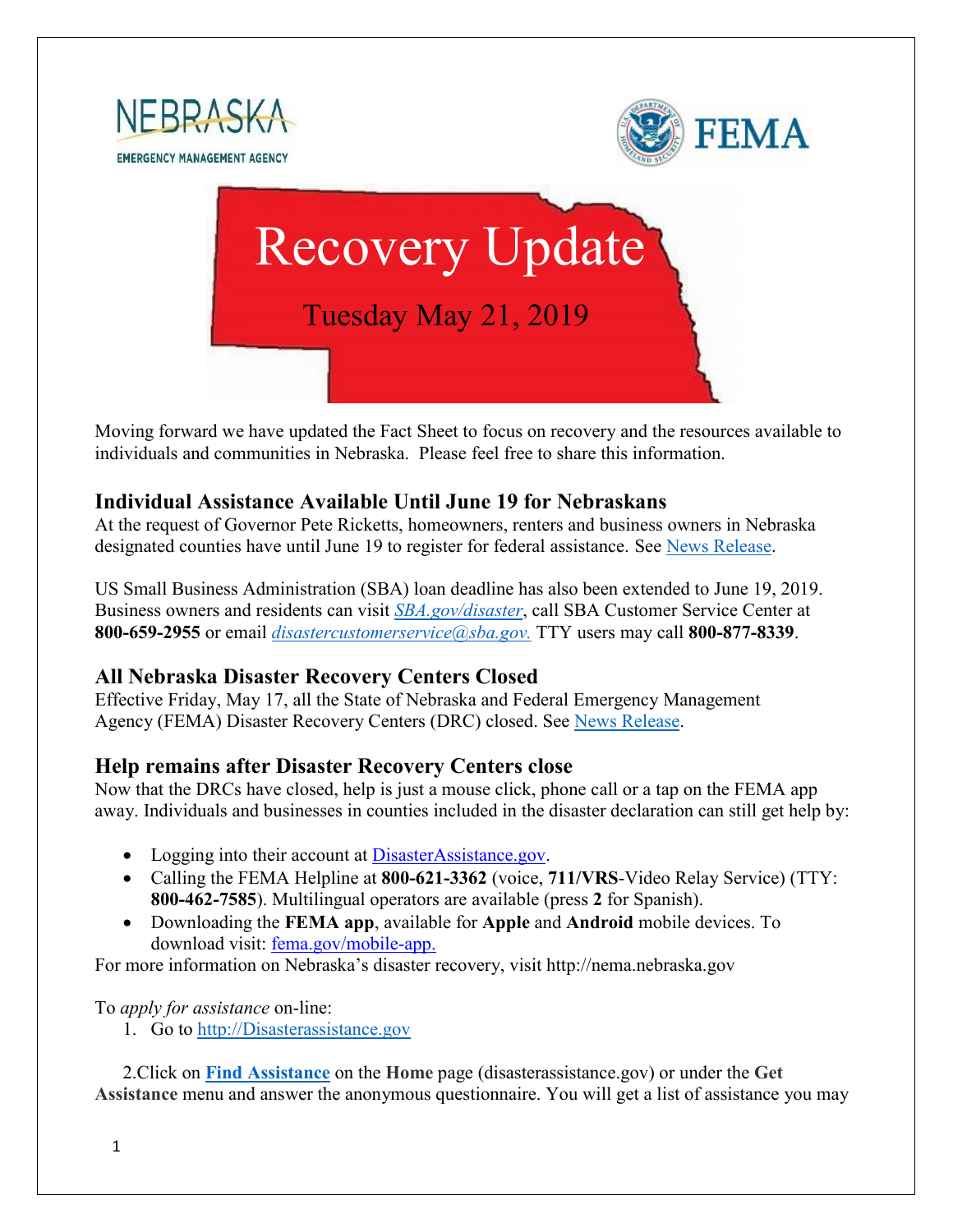apply for based on your answers. (This *does not* guarantee eligibility or assistance.) You can then either apply online with FEMA and learn how you can apply for other assistance. To apply for assistance that FEMA doesn't manage, you will need to follow the instructions provided for each program. This may require going to another agency's website.

## **Federal Disaster Assistance Is for Nebraska Renters, Too**

Renters in counties and tribal areas whose homes and property were damaged in this disaster may be eligible for federal disaster assistance. For information on assistance available, [click here.](https://www.fema.gov/news-release/2019/05/13/federal-disaster-assistance-nebraska-renters-too)

### **Housing Resources for Disaster Survivors**

The State of Nebraska is leading a Housing Task Force to address housing shortages and unmet needs in communities affected by flooding. A fact sheet [listing resources](https://edit.fema.gov/news-release/2019/04/19/fact-sheet-housing-resources-residents-nebraska-affected-march-storms-0) is posted on FEMA's disaster web page: [fema.gov/disaster/4420.](http://www.fema.gov/disaster/4420)

# **Check Permit Requirements Before Rebuilding**

It is important for Nebraskans to **check with local building authorities about local or state permits** before starting reconstruction. These may include building permits, floodplain development permits, permits for repair of septic systems, and others. See NEMA guidelines [here.](https://nema.nebraska.gov/sites/nema.nebraska.gov/files/doc/ehp-considerations.pdf) To find out what state permits may be required, please visit [dnr.nebraska.gov/floodplain.](https://dnr.nebraska.gov/floodplain)

# **Understanding Your FEMA Letter**

If you applied for assistance from FEMA, you will receive a letter in the mail or via email that explains the status of your application and how to respond. It is important to read the letter carefully. Your letter will include the amount of any assistance FEMA may provide and information on the appropriate use of disaster assistance funds.

• If you have questions about the letter, you may go online to [DisasterAssistance.gov;](http://www.disasterassistance.gov/) call the disaster assistance helpline at **800-621-3362** or **800-462-7585 (TTY**).

### **FEMA Hiring Nebraskans to Work on Disaster Recovery**

FEMA is hiring Nebraskans to help with recovery efforts, go to [www.USAJobs.gov.](http://www.usajobs.gov/) The website is updated regularly. Type "FEMA Local Hire" in the search box and "Nebraska" in the location box.

# **Keep your recovery options open with U.S. Small Business Administration (SBA) low-interest loans**

SBA loans provide the largest source of long-term federal disaster recovery funds for survivors in a major disaster declaration. By submitting an initial application with SBA, you will keep the option open to obtain recovery funds that you may need. Don't wait for insurance claims to be settled; it is not necessary to know how much money you may need. There is no cost to apply, or any obligation to accept funds if approved.

If SBA is unable to offer you a loan, you may be referred back to FEMA for potential additional grant assistance. Survivors who've been referred for low-interest loans with SBA and don't apply, will not be considered for these "other needs" grants from FEMA.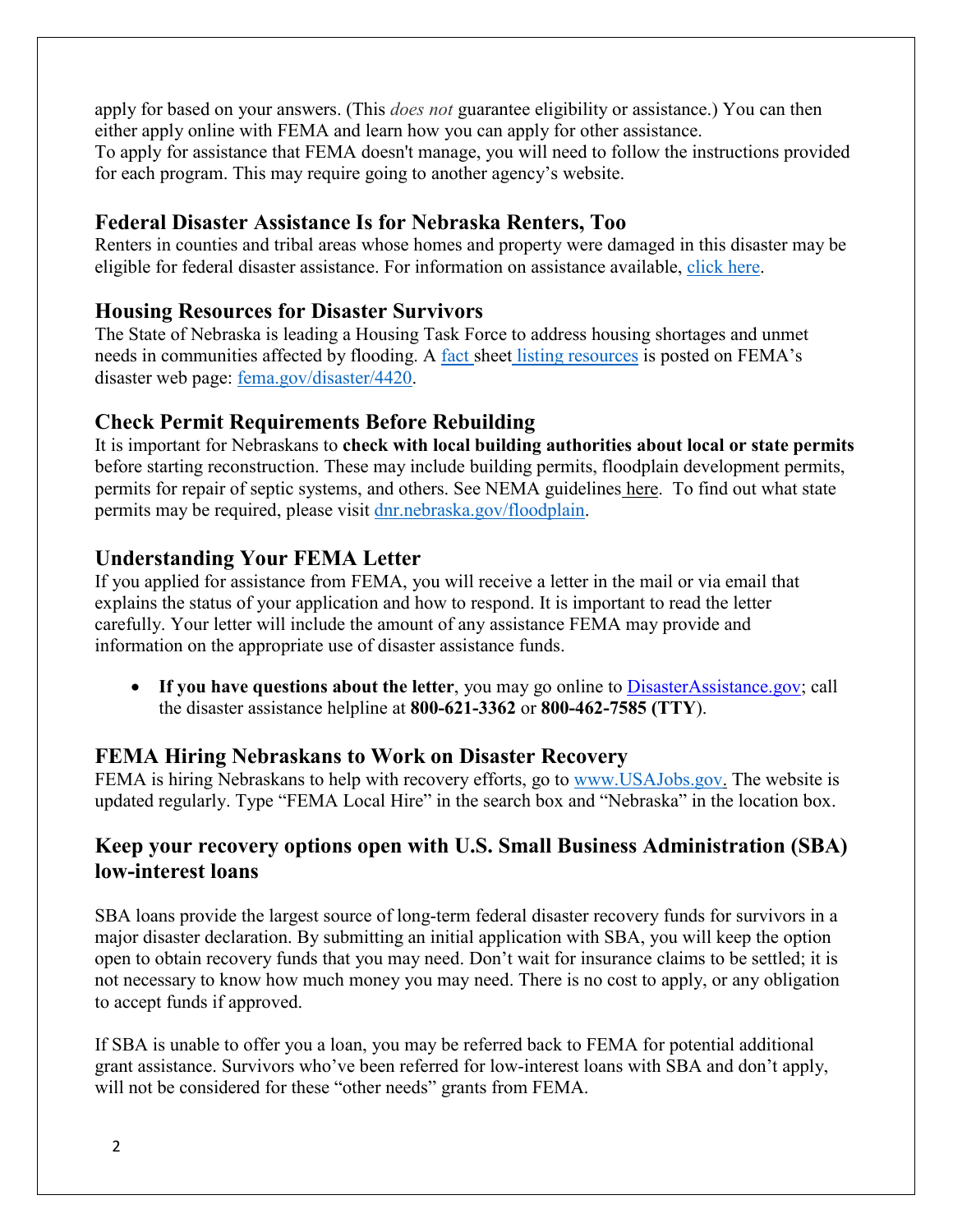SBA has approved over **\$34.3 million in low-interest recovery loans for Nebraskans**. \$29.1 million for homeowners and renters and \$5.2 million for businesses and private nonprofits, so far. SBA is also operating two Disaster Loan Outreach Centers to help homeowners, renters, businesses and nonprofits with face-to-face assistance to apply and to close their approved loans. The centers are in the **Fremont City Auditorium, Community Room at 925 N Broad St, Fremont, NE 68025** in Dodge County, and at **3802 Raynor Parkway, Suite 201, Bellevue, NE 68123**.in Sarpy County. Both centers are open 9 a.m. to 6 p.m., Mondays – Fridays. No appointment necessary.

To apply online or for any questions, residents and businesses can visit *[SBA.gov/disaster](http://www.sba.gov/disaster)*, call SBA's Customer Service Center at **800-659-2955,** or email *[disastercustomerservice@sba.gov.](mailto:disastercustomerservice@sba.gov)* TTY users may call **800-877-8339**.

# **Free Safety and Health Consultations Available to Flood-Impacted Businesses**

The Nebraska Department of Labor (NDOL) is offering free safety and health consultations to businesses in flood-impacted areas. Trained NDOL consultants are available to assist with mold remediation plans, provide safety and health assessments, identify electrical hazards, and perform overall risk assessment. The free consultations are available through the On-Site Safety and Health Consultation program. For more information go online to [dol.nebraska.gov.](https://dol.nebraska.gov/PressRelease/Details/117)

# **Crisis Counseling Services Available**

The NEMA was awarded a grant for more than \$400,000 from FEMA for **disaster-related crisis counseling services**. Outreach workers will be available to support emotional and psychological recoveries of Nebraskans impacted by the floods. Survivors may call the Rural Response Hotline at 800-464-0258**.** Callers can get tips on how to handle disaster-related distress, along with referrals to local treatment centers, support groups and community-based organizations. **For more information see [nema.nebraska.gov.](file://fema.net/R7/DR/DR-4420-NE/EA/Planning%20and%20Products/Writers/Dale%20Bonza/DFS/nema.nebraska.gov)**

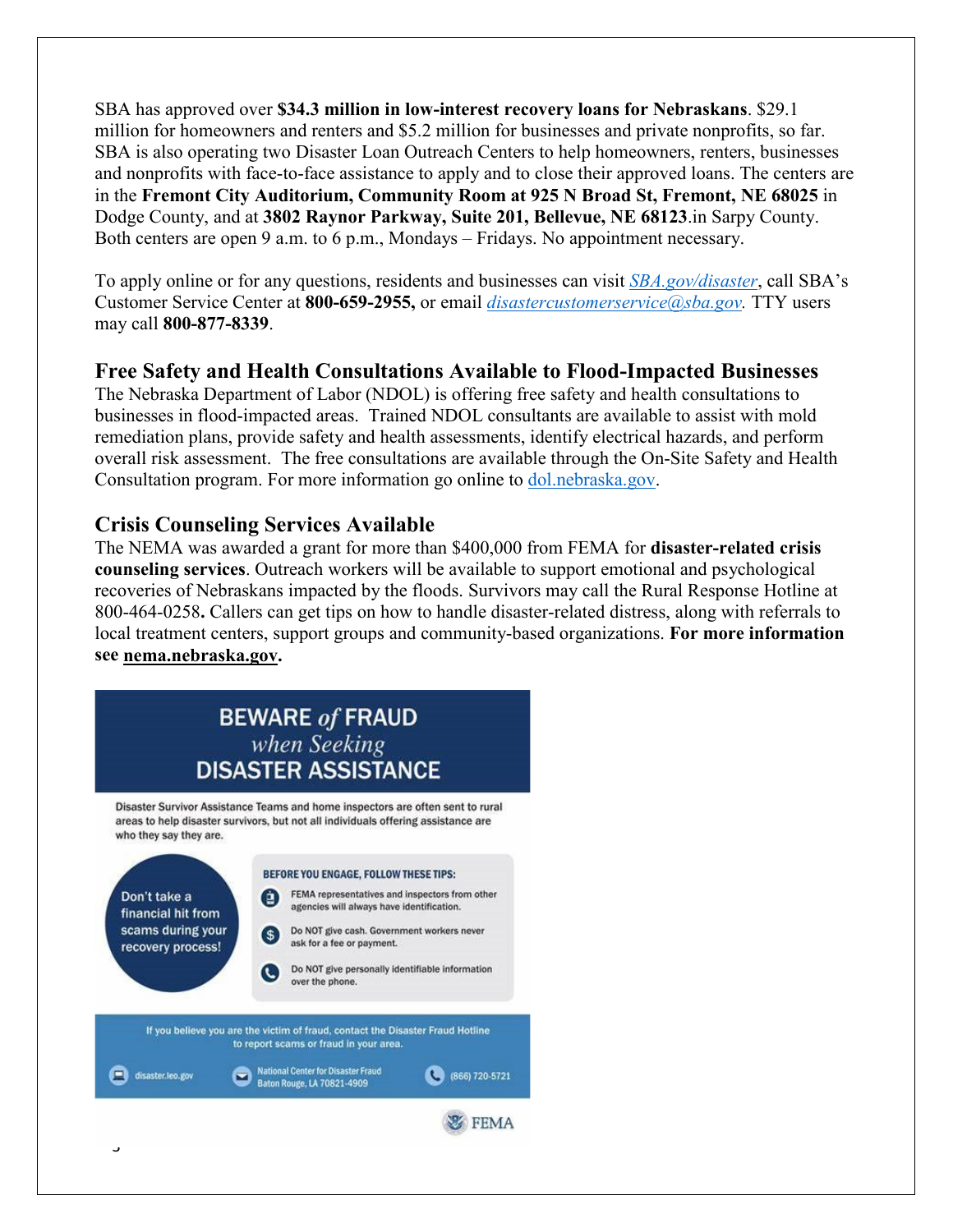# **National Flood Insurance Program (NFIP)**

As of May 17, NFIP has received 1,029 flood insurance claims in Nebraska and issued \$5,129,287 in advance payments to policyholders. Total paid on all claims: \$31,794,806.

# **NFIP Increased Cost of Compliance Can Help with Rebuilding in Nebraska**

If you have a policy with the NFIP and your home was damaged extensively by March storms, you may qualify for additional coverage under your policy, under the provisions of Increased Cost of Compliance (ICC). ICC funds can help defray the costs of elevating, floodproofing, demolishing or relocating a residence. For more information contact your local floodplain administrator, NFIP at **800-427-4661**, or your insurance agent.

### **Debris Removal a Priority for Communities**

NEMA, the Nebraska Department of Environmental Quality (NDEQ) and FEMA are coordinating cleanup efforts in Nebraska. Debris needs to be separated into categories and placed at the curb. Debris should not block the roadway. For information, go online to the Nebraska Department of Environmental Quality at [deq.state.ne.us/.](http://www.deq.state.ne.us/)

### **Houses of Worship May Apply for FEMA Public Assistance Grants**

Houses of worship that sustained damage from the flooding in Nebraska may apply for grants from the Federal Emergency Management Agency (FEMA). If you have not received an email for the Grants Portal, please call (402) 429-3389. The deadline to apply is June 20, 2019.

# **Agriculture News: Grants, Loans and other Programs**

- **U.S. Department of Agriculture(USDA) [Natural Resources Conservation Service](https://www.nrcs.usda.gov/wps/portal/nrcs/mo/newsroom/releases/9cb3c5a7-d3a4-470f-8fa0-cb132f8e07ab/)  [\(NRCS\) Cover Crops for Disaster Assistance Initiative](https://www.nrcs.usda.gov/wps/portal/nrcs/mo/newsroom/releases/9cb3c5a7-d3a4-470f-8fa0-cb132f8e07ab/)** (soil erosion, water quality, etc.) announced a **new application deadline of August 1, 2019** to accommodate farms facing delayed planting.
- **[NRCS Environmental Quality Incentives Program](https://www.nrcs.usda.gov/Internet/FSE_MEDIA/nrcseprd1429025.pdf)** has processed 31 applications totaling \$50,000 to date. NRCS funding is available at the local level to assist with disaster recovery either through special EQIP signups or annual EQIP funding.
- **USDA** announced **higher limits now are available for borrowers** interested in USDA's farm loans. For more information, visit [USDA Farm Service Agency.](https://www.fsa.usda.gov/)
- **USDA Rural Development (RD)** Business and Co-op Programs have a funding opportunity for a [Rural Cooperative Development Grant.](https://www.rd.usda.gov/programs-services/rural-cooperative-development-grant-program) Applications are due June 3, 2019. Total funding will be \$5,800,000.
- **USDA RD** delivered its [Multi-Family Housing Vacancy Report](https://www.rd.usda.gov/) to the U.S. Department of Housing and Urban Development (HUD). There are 227 vacant units available across Nebraska.

### **27 Counties and One Tribe Eligible for FEMA Individual Assistance**

Homeowners and renters in Antelope, Boone, Boyd, Buffalo, Burt, Butler, Cass, Colfax, Cuming,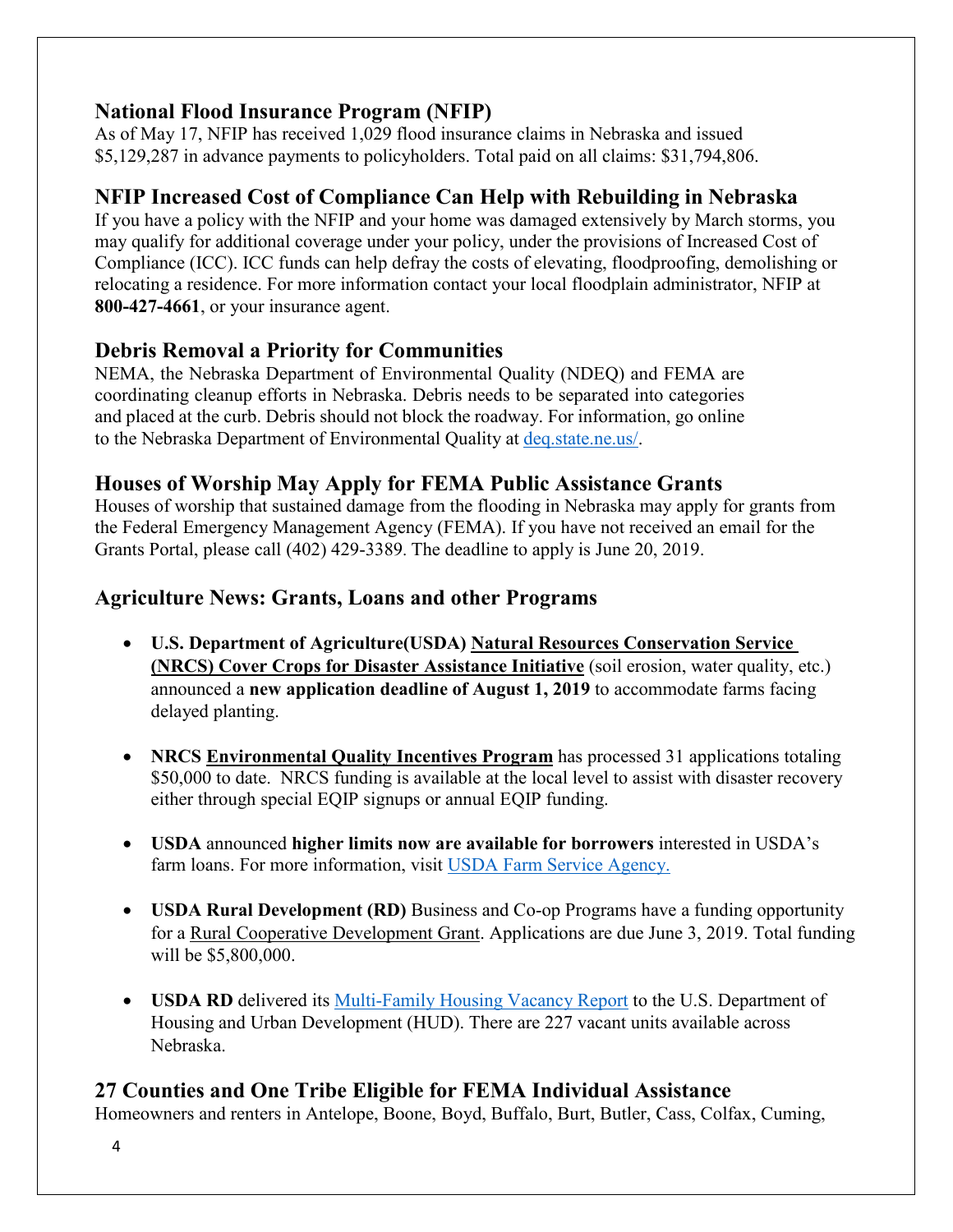Custer, Dodge, Douglas, Hall, Howard, Knox, Madison, Nance, Nemaha, Pierce, Platte, Richardson, Saline, Sarpy, Saunders, Stanton, Thurston and Washington counties and the Santee Sioux Nation are eligible for Individual Assistance.

# **Individuals & Households Program (IHP)**

As of May 20 **5,863 applicants in designated counties have applied for Individual Assistance.**

- FEMA has approved **\$22,276,101.**
- This includes **\$19,799,380** for housing assistance and **\$2,476,721** for disaster-related other needs.
- **Deadline to register for Individual Assistance is June 19.**

# **FEMA Public Assistance Deadline Extended to June 20**

Under FEMA's Public Assistance grant program, applicants may be eligible for reimbursement for debris removal and emergency protective measures as well as the repair, replacement or restoration of disaster-damaged publicly owned facilities and the facilities of certain private nonprofit organizations such as houses of worship at a federal cost share of 75 percent.

Government entities are encouraged to submit a request for public assistance to FEMA. RPAs must be submitted in Grants Portal. If you have not received an email for the Grants Portal, please call (402) 429-3389.

For a listing of counties in Nebraska eligible for these programs, visit online [https://www.fema.gov/disaster/4420.](https://www.fema.gov/disaster/4420)

# **Announcement of Initial Public Notice**

FEMA is required by law to provide public notice of its intent to provide federal assistance and grant opportunities via the Public Assistance (PA), Individual Assistance (IA), or Hazard Mitigation Grant (HMGP) programs.

The public notice for the Nebraska recovery mission is posted on the following websites:

- <https://nema.nebraska.gov/sites/nema.nebraska.gov/files/doc/fema-ipn4420.pdf>
- <https://www.fema.gov/disaster/notices/initial-public-notice-dr-4420-ne>

### *Survivors unmet needs resources include*:

- A **Disaster Relief Fund** at the Nebraska Farm Bureau Foundation provides emergency aid to Nebraska rural communities affected by recent storms and flooding. The Nebraska Farm Bureau Foundation is a  $501(c)(3)$  charitable non-profit and any donations made are taxdeductible. 100% of the donations will be distributed to Nebraska farmers, ranchers, and rural communities affected by the disasters. **Contact: www.nefb.org**
- For property clean up contact the **Crisis Clean Up Hotline: 833-556-2476**
- For all other needs of assistance call **Nebraska 211**.
- To volunteer to help, please contact **United Way of the Midlands. [Click](https://uwmidlands.galaxydigital.com/need/?s=1&need_init_id=1660) here** to view, sign up and make someone's day brighter! In state, call 2-1-1 for questions (press option 6). Or
- **Contact the Fremont Volunteer Reception Center.** Volunteer opportunities are available online at [http://signup.com/go/xynaaxZ.](http://signup.com/go/xynaaxZ?fbclid=IwAR1m90U2vgYS7ECdb6AHljMooZNkdAfb6i-7s_1hgOCf11d0oi-VMnJcMYY) The Volunteer Center is at Fremont Area United Way, 445 East 1st Street, Suite 1, Fremont. Open Monday to Saturday, 9 a.m. -5 p.m., or go online to [fremontnebraskavrc@gmail.com.](mailto:fremontnebraskavrc@gmail.com)